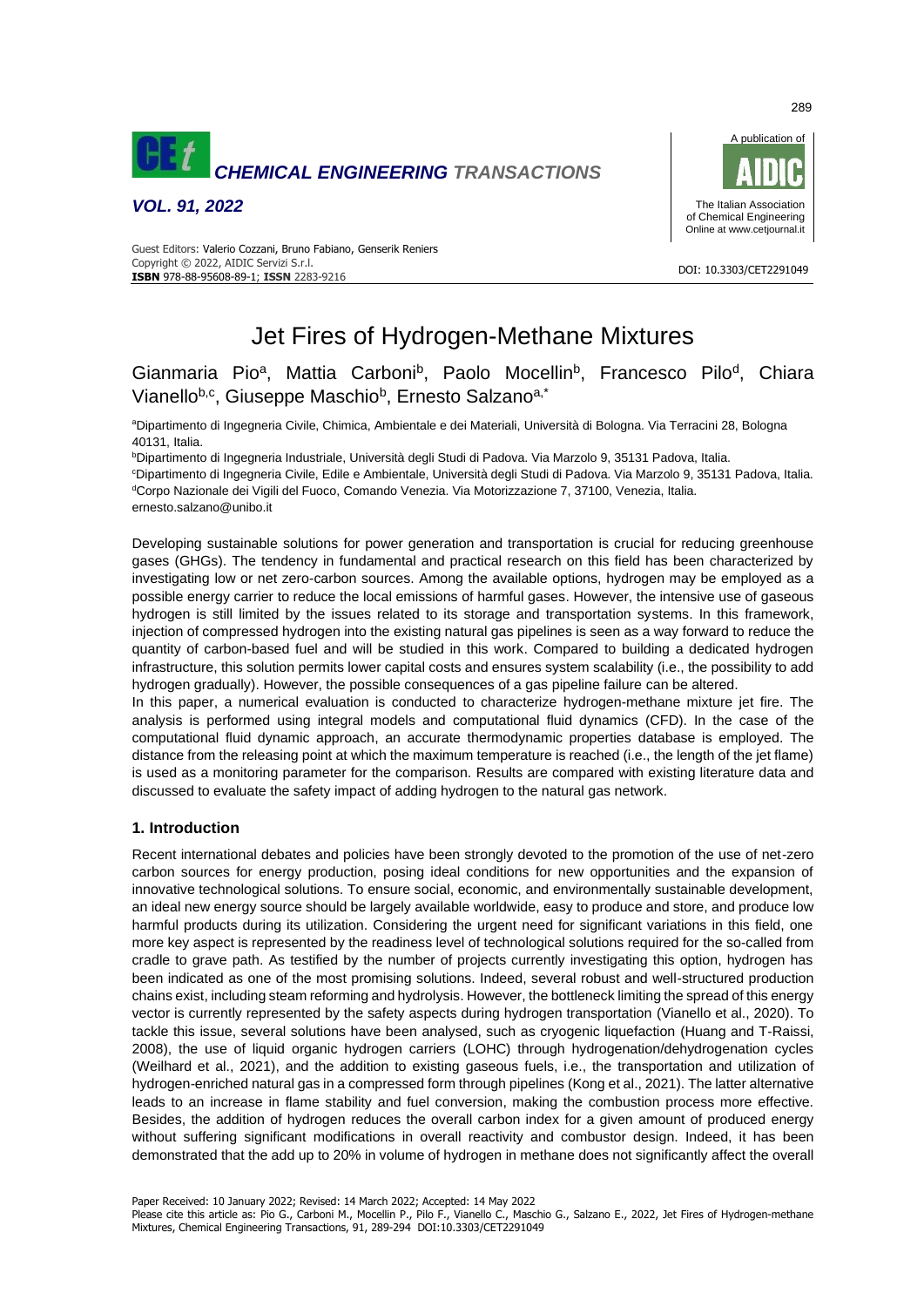reactivity in the air of the mixture and most of the physical properties (Salzano et al., 2018). Hence, employing this solution allows to re-use the existing infrastructure, with obvious implications on the economic and technological aspects. In this perspective, additional studies are needed to guarantee an optimized and safe storage system. In particular, the characterization of the jet fire assumes a paramount significance for the realization of sustainable pipeline and storage systems (Bie and Hao, 2017). Although several experimental data and numerical models can be retrieved in the current literature to mimic the behaviour of pure methane (Bariha et al., 2017) and pure hydrogen (Cirrone et al., 2018) jet fires, a dearth of knowledge can be observed for the case of their mixtures. In addition, most investigations are focused on premixed flames, for the sake of kinetic investigations for combustion relevant conditions (Halter et al., 2005), whereas a jet fire can be intended as a scenario composed of two subsystems, the first providing the source term to the second, reproducing the combustion and heat transfer.

For jet fire description, the isothermal turbulent choked gas steady jet theory can be applied (Hess et al., 1973) to represent the velocity field (Figure 1). A stagnant regime (i.e.,  $u_0 = 0$ ) at initial pressure P<sub>0</sub> and temperature  $T_0$  is commonly assumed within the gaseous reservoir. After a transition region, the released gas achieve a fully developed flow. The properties referring to this section were indicated with the subscript *e* in this work. The flowrate  $(i)$  becomes predominantly governed by agents other than momentum, such as buoyancy and wind. Since the gaseous velocity is chocked, an increase in the upstream pressure leads to an increase in mass flow rate mainly because of a density rise. Jet gas recompression creates at the distance *x<sup>m</sup>* the Mach disk (subscripts s) and immediately downstream, of which the flow becomes sonic and then subsonic.



*Figure 1: Isothermal turbulent choked gas steady jet theory: chocked jet and Mach disk (Hess et al., 1973). Adapted from (Benintendi, 2018).*

For the sake of consequences analyses, the variability in the composition of natural gas is usually neglected, assuming natural gas as pure methane (Carboni et al., 2021). Different approaches can be implemented to account for the chemistry of the system. Among the others, simple chemistry represents an excellent trade-off for light hydrocarbons because of the robustness of the empirical values available. Indeed, this approach usually considers a single-step reaction transforming fuel and oxidant in fully oxidized species. Alternatively, yield values can be associated with the production of partially oxidized species. Hence, according to this strategy, the combustion of the investigated mixture can lead to the formation of carbon monoxide, carbon dioxide, and water, only.

Accidental scenarios can be characterized numerically either by using an integrated approach or computational fluid dynamics (CFD). A typical example for the former category is PHAST (DNV Software, UK (Det Norske Veritas (DNV), 2021)), whereas the latter includes ANSYS Fluent (Launder B. E. and B., 2013). PHAST (Process Hazard Analysis Software Tool) is a world-recognized, leading consequence modelling program developed by Det Norske Veritas (DNV). In contrast, ANSYS Fluent Software is a CFD-based software containing a large set of physical and chemical models suitable for turbulence, heat transfer, and reactions widely applied for industrial applications. ANSYS Fluent calculates the gas diffusion starting from the primitive Navier-Stokes equations. In contrast, alternative tools like PHAST are based on less expensive models (Ohba et al., 2004) and provide rapid outputs and indications of physical effects. Employing the ANSYS Fluent approach, it is possible to consider the presence of obstacles increasing the computational effort required. Both have been largely validated for jet flame scenarios (Zhang, B., Chen, 2009) (Witlox, H.W.M., Harper, M., Pitblado, 2012).

For these reasons, this work presents a numerical investigation aiming to characterize jet fire resulting from an accidental release of hydrogen-methane mixtures at different initial pressures and compositions.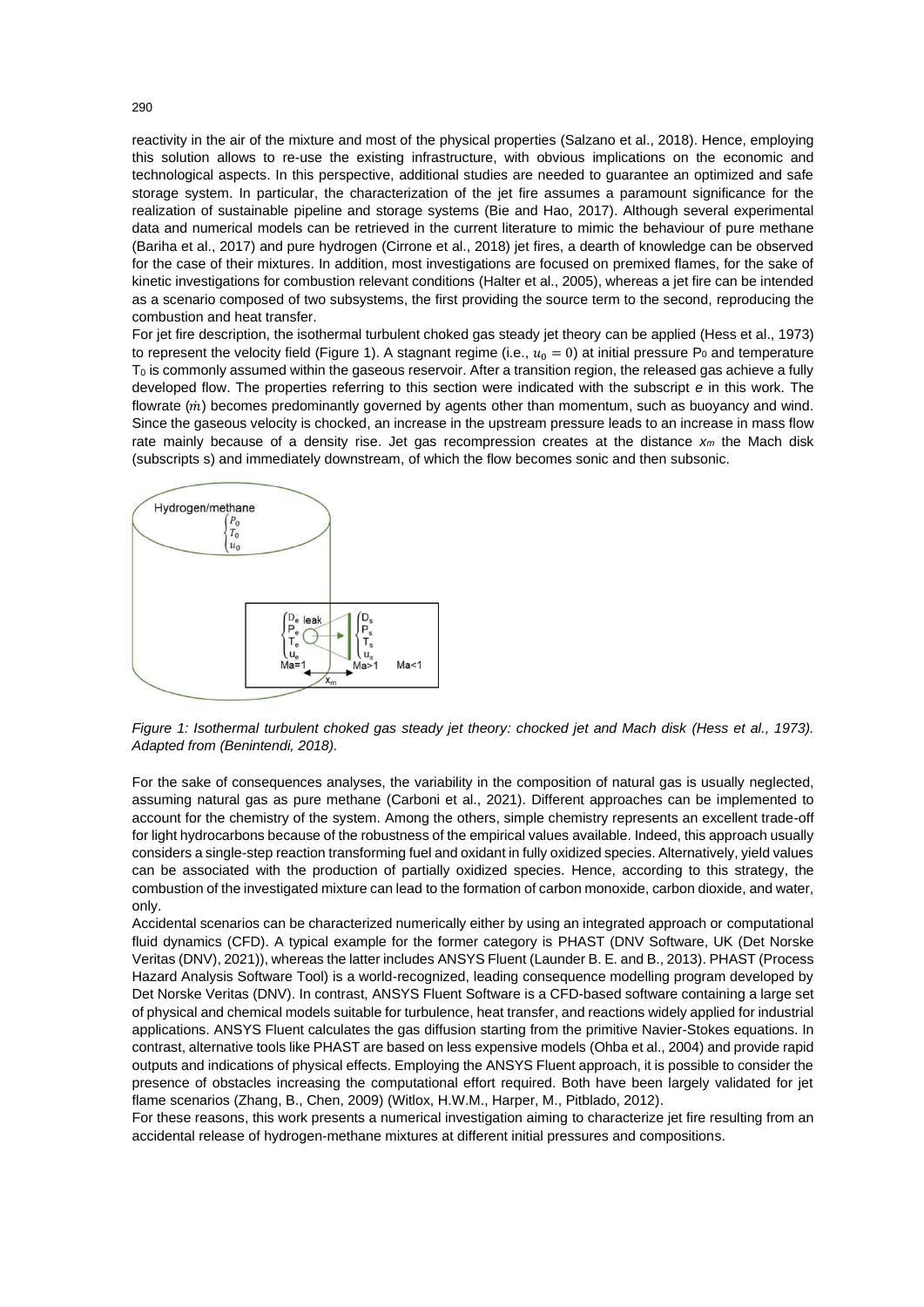#### **2. Methodology**

This work presents a comparison of different numerical approaches suitable for the characterization of jet fire of hydrogen-containing mixtures. More specifically, pure hydrogen and its mixtures containing 5 %vol, 10 %vol, and 20 %vol in methane were investigated. Pure methane was also considered for the sake of comparison. Regardless of the initial composition, the evaluation of the releasing flowrate was conducted assuming ambient temperature (i.e., 15 °C) and pressure of 100 bar as storage conditions and an orifice diameter of  $D<sub>e</sub> = 5$  mm. Considering the operative conditions, a sonic regime was assumed, following the definition reported by Ishii et al. (Ishii et al., 1999). Hence, the isothermal turbulent choked gas steady jet theory was applied (Hess et al., 1973) for the calculation of the releasing flowrate  $(m)$  and to evaluate the fluid dynamic data at the outlet section.

$$
\dot{m} = \rho_e \cdot \pi \cdot \left(\frac{D_e}{2}\right)^2 \cdot \sqrt{\left(\frac{2\gamma}{\gamma + 1} \cdot R \cdot T_0\right)}\tag{1}
$$

where  $\rho_e$ ,  $\gamma$ , R, and T<sub>0</sub> are respectively the gaseous density, specific heat ratio, ideal gas constant, and initial temperature. Additional information on the adopted theory can be found elsewhere in the literature (Benintendi, 2018). Once the releasing flowrate was assessed, it was used as a boundary condition for the numerical investigation:  $\dot{m} = \dot{m}_{ANSYS}$ . For the CFD case, a numerical domain of 12 m x 5.5 m was defined to avoid significant truncation errors on flame reproduction. The domain was divided into different regions to optimize the cell size in the proximity of the release, i.e., where high-speed flows are expected and CPU time requirements. A grid sensitivity analysis determined the number and the size of the cell. SST k-omega model was employed. The kinetic was modelled by using the rate coefficients provided by the built-in database for volumetric rate. The turbulence-chemistry interactions were related by finite rate–eddy dissipation.

According to the reference guide provided by PHAST, the unimpeded flow through an orifice can be assessed as a reversible adiabatic expansion (isentropic). The general approach to modelling these flows is then to calculate the mass flow rate  $\dot{m}$  through the orifice as a function of pressure in the plane of the orifice. For choked flows, the calculated flow rate initially increases with decreasing downstream pressure, reaches a maximum, and then decreases. The abovementioned software considers a series of decreasing pressures to identify the region where the flow rate reaches a maximum, based on the results obtained by two consecutive steps: if the flowrate does reach a maximum, the program uses a quadratic interpolation to set the position for this maximum; if the flow rate has not reached a maximum by the time the pressure reaches atmospheric pressure, then the flow is not choked. For compressible fluids, the method described by Bragg (1960) (Bragg, 1960) is used to calculate the discharge coefficient, generalized to any equation of state rather than being specific to the ideal gas equation of state. Equation 2 reports the model used for the evaluation of the mass flow rate based on the conditions in the orifice (subscript *e*) and at the initial state (subscript *0*):

$$
\dot{m}_{PHAST} = C_d \cdot \pi \cdot \left(\frac{D_e}{2}\right)^2 \cdot \rho_e \sqrt{2 \cdot (H_0 - H_e)}\tag{2}
$$

where  $c_d$  stands for the discharge coefficient, *H* for enthalpy, and  $\rho$  for the density of the discharged material. Regardless of the implemented approaches, the absence of obstacles was assumed. A wind of  $2 \text{ m s}^{-1}$  flowing in the perpendicular direction with respect to the releasing surface was considered. Results were compared in terms of flame length (*Lf*), intended as the distance from the releasing point where the maximum temperature is registered.

#### **3. Results and discussion**

The introduction of hydrogen in methane impacts the physical and chemical properties in different ways, with potential implications on the analysis of the consequences. In this perspective, a list of the most representative properties with the corresponding values for pure hydrogen and pure methane is provided in Table 1. Additionally, the effect of hydrogen addition on methane is qualitatively reported. The variation in gaseous density due to a hydrogen addition can be twofold based on the analysed scenario. Indeed, its decrease favours the dispersion either in a downwind direction or horizontally, thus significantly affecting the involved area, especially in the case of absent ignition. Besides, it should be considered once the releasing flow rate is considered since the speed of sound in hydrogen is approximately 2.7 times that in methane. Therefore, the volumetric flow rate from the same hole at the same pressure would be higher in the choked regime for hydrogen-containing mixtures than methane. On the other hand, the difference in density has a considerable impact on the specific energy content of the flammable mixture, as well, as testified by the lower heat of combustion reported per unit of volume.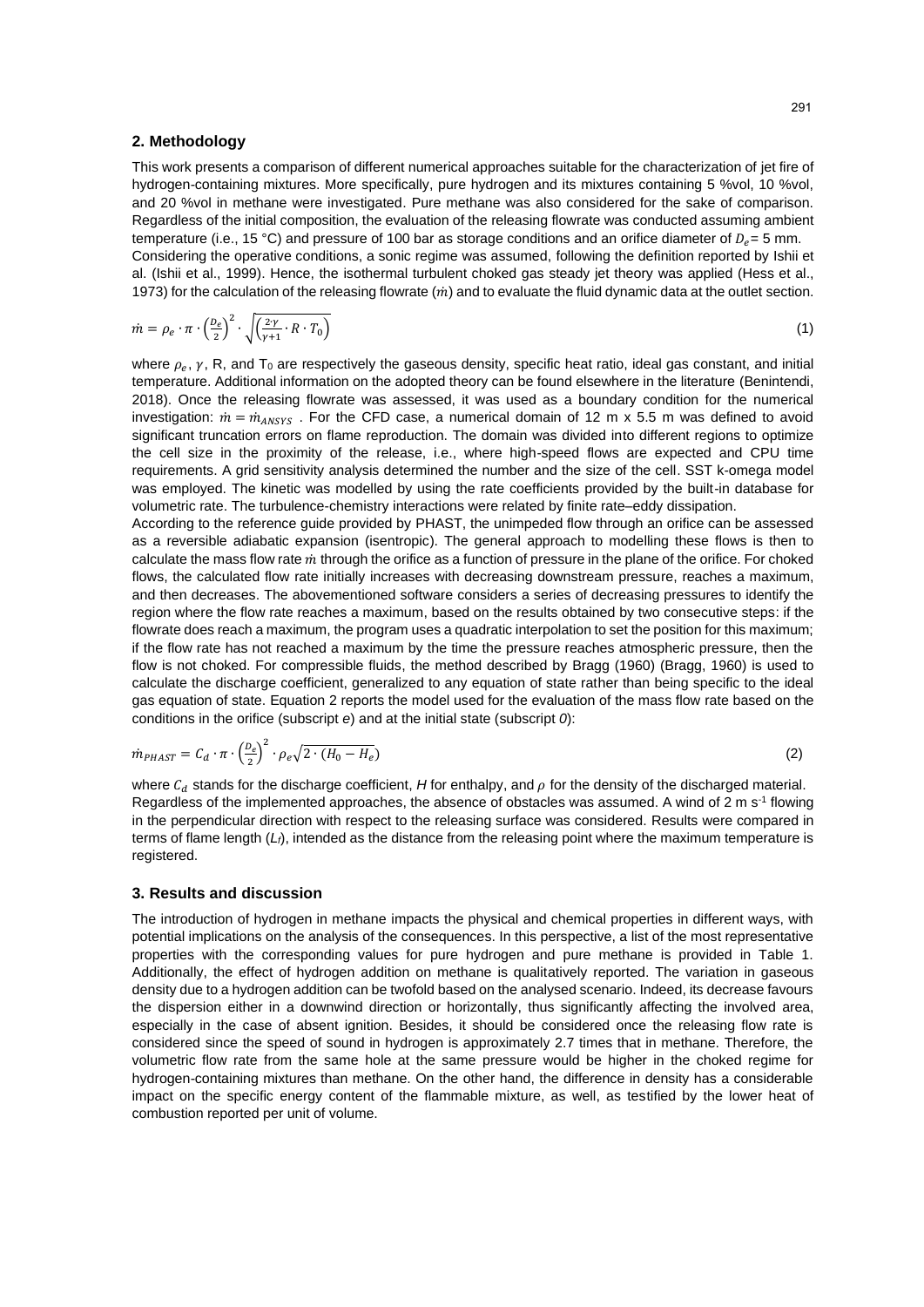| Property                                                 | CH <sub>4</sub> | H <sub>2</sub> | Effect of $H_2$ addition |
|----------------------------------------------------------|-----------------|----------------|--------------------------|
| Density [kg $\text{m}^{-3}$ ]*                           | 75.90           | 7.67           | Decrease                 |
| Lower flammability limit [%vol]                          | 4.40            | 4.00           | Slightly decrease        |
| Upper flammability limit [%vol]                          | 15.50           | 72.00          | Increase                 |
| Fundamental burning velocity [m s <sup>-1</sup> ]        | 0.38            | 3.0            | Slightly increase        |
| Lower heat of combustion                                 |                 |                |                          |
| per unit mass [MJ kg <sup>-1</sup> ]                     | 50              | 120            | Increase                 |
| per unit volume [MJ kg <sup>-1</sup> mol <sup>-1</sup> ] | 800             | 240            | Decrease                 |
| Detonation cell size [mm]                                | 300             | 10             | Decrease                 |
| Minimum spark ignition energy [mJ]                       | 0.21            | 0.016          | Decrease                 |
| Autoignition temperature [°C]                            | 600             | 560            | Decrease                 |

*Table 1. Properties of hydrogen, methane, and their mixture (Pio and Salzano, 2019).*

\* Properties evaluated at 25°C and 100 bar

The presence of hydrogen augments the overall reactivity. At the same time, it leads to looser conditions for the ignition of the mixture, as testified by the reported trends for minimum spark ignition energy and autoignition temperature. These trends imply that in the case of ignition, more severe consequences could be expected for hydrogen-enriched methane with respect to pure methane. However, the well-known methane-dominated regime, observable when hydrogen is added in moderate content (up to 20%v/v) for the laminar burning velocity (Salzano et al., 2018), together with the heat of combustion, suggests that the power produced by a jet fire can weakly change for the composition investigated in this work. For these reasons, numerical investigations were dedicated to the characterization of this scenario. Table 2 reports the results obtained by implementing the isothermal turbulent choked gas steady jet theory for the analysed conditions as a function of the initial composition. A comparison of the results as obtained by PHAST and ANSYS Fluent is provided in Table 3.

*Table 2. Conditions resulting from the implementation of the isothermal turbulent choked gas steady jet theory for an orifice of 5 mm ( ), initial pressure of 100 bar (*0*), ambient pressure of 1 bar ( ), and initial temperature of 25 °C*  $(T_0)$ *, at different compositions.* 

| $H_2$ [%vol] | $P_{\rho}$ [bar] | $T_e$ [°C] | $\rho_e$ [kg m <sup>-3</sup> ] | $u_e$ [m s <sup>-1</sup> ] | $D_s$ [mm] | $T_s$ [ $^{\circ}$ C] | $\rho_{\rm s}$ [kg m <sup>-3</sup> ] | $u_s$ [m s <sup>-1</sup> ] |
|--------------|------------------|------------|--------------------------------|----------------------------|------------|-----------------------|--------------------------------------|----------------------------|
| 0            | 54.2             | $-16.1$    | 41.15                          | 419                        | 8.74       | $-175.5$              | 2.00                                 | 1328                       |
| 5            | 54.1             | $-16.6$    | 39.24                          | 429                        | 8.79       | $-176.7$              | 1.93                                 | 1380                       |
| 10           | 54.0             | $-17.1$    | 37.34                          | 440                        | 8.84       | $-177.8$              | 1.85                                 | 1432                       |
| 20           | 53.9             | $-18.1$    | 33.55                          | 463                        | 8.95       | $-180.0$              | 1.70                                 | 1531                       |
| 100          | 52.0             | -25.7      | 4.04                           | 1200                       | 9.77       | $-195.0$              | 0.24                                 | 2400                       |

*Table 3. Numerical results obtained in this work expressed in terms of mass flow rate (*̇*), flame length () and surface emissive power (*̇*), as calculated by PHAST and ANSYS. Calculations conducted for an orifice of 5 mm*   $(D_e)$ , initial pressure of 100 bar  $(P_0)$ , ambient pressure of 1 bar  $(P_s)$ , initial temperature of 25 °C  $(T_0)$ , and wind *velocity (uwind) of 2.0 m s-1 and neutral (D) Pasquill Stability, at different compositions.*

| $H_2$ [%vol] | $\dot{m}_{PHAST}$ [g s <sup>-1</sup> ] | $\dot{\mathrm{m}}_{ANSYS}$ [g s <sup>-1</sup> ] | $L_{f,PHAST}[m]$ | $L_{f,ANSYS}[m]$ | $q_{PHAST}$ [kW m <sup>-2</sup> ] $q_{ANSYS}$ [kW m <sup>-2</sup> ] |    |
|--------------|----------------------------------------|-------------------------------------------------|------------------|------------------|---------------------------------------------------------------------|----|
|              | 326                                    | 339                                             | 9.24             | 9.79             | 61                                                                  | 63 |
| 5            | 316                                    | 331                                             | 9.06             | 9.58             | 62                                                                  | 64 |
| 10           | 306                                    | 322                                             | 8.89             | 9.42             | 62                                                                  | 65 |
| 20           | 286                                    | 305                                             | 8.55             | 9.09             | 63                                                                  | 68 |
| 100          | 105                                    | 95                                              | 7.97             | 8.38             | 57                                                                  | 50 |

 $*L_f$  assumed as the maximum distance from the orifice where the maximum heat radiation and temperature are reached.

Specific consideration was given to the mass flow rate ( $\dot{m}$ ) and the flame length ( $L_f$ ) estimated at different initial compositions of the fuel. Besides, the average emissive power per unit surface  $(\dot{q})$  was added for the sake of comparison. Eventually, temperature profiles with respect to the horizontal distance at the vertical level of the release as calculated by the numerical investigation performed in this work were reported in Figure 2.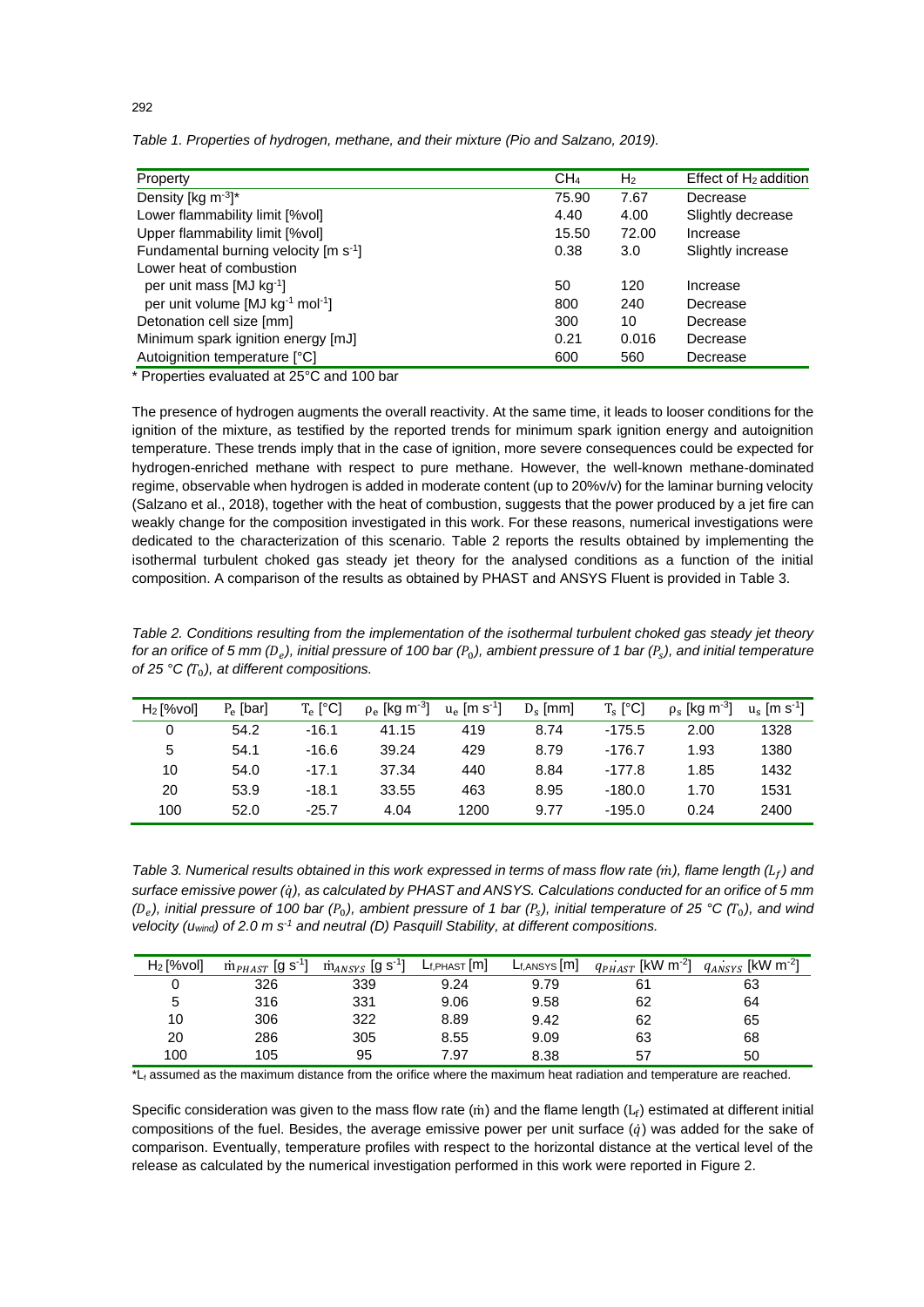

*Figure 2. Temperature profile estimated by ANSYS Fluent at the release height, for different fuel compositions.*

The comparison of the reported mass flowrate indicates that the isothermal turbulent choked gas steady jet theory induces more conservative results for any investigated mixtures containing methane, whereas it provides smaller values for the pure hydrogen case. However, the reported discrepancy can also be due to the use of different databases for thermodynamic properties (e.g., heat capacity) of the investigated species.

The modified fuel composition implies a variation either in the composition or the flame temperature of burned mixtures, as well. However, the peak temperature is slightly affected by the composition analyzed. Considering the possible combustion products (e.g.,  $CO$ ,  $CO<sub>2</sub>$ , and  $H<sub>2</sub>O$ ) of the species constituting the analyzed mixtures, it appears evident that the hydrogen addition leads to lighter exhaust gases because of the simultaneous increase in flame temperature and reduction in molar weight of the mixture. Hence, the reduction of flame length at the level of release attributed by both numerical methods used in this work once hydrogen is added can be due to the conditions favouring the flame lift. This assumption can be corroborated by considering the difference in initial momentum and the inertia of the gaseous mixtures investigated in this work. Indeed, the temperature profile for the pure hydrogen case presents a milder decay in temperature once the peak is reached, probably due to the combined effects of inertia and the overall reaction rate. In this framework, a kinetic mechanism properly addressing the issue related to the numerical representation of the chemical phenomena in turbulent regimes represents an essential step for a robust evaluation of the investigated phenomena.

Once the surface emissive power is compared, it is worth noting that a monotonic trend cannot be observed with respect to the fuel composition. Indeed, a hydrogen addition to methane leads to an increase of this parameter either for the results obtained by PHAST or ANSYS, although both approaches indicate lower values for hydrogen than methane. This peculiar behaviour can be attributed to the properties of the reacting mixtures ruling the surface emissive power. Indeed, the hydrogen addition generates lighter but energetically denser mixtures, as previously discussed. The opposite trends determine the effect of the initial composition on the overall heat release rate, on the one side, and the area where burned species and thus generated power can spread, on the other side. Hence, it is possible to conclude that although the hydrogen has an activation effect on the kinetics of methane combustion, this does not directly imply a more critical condition for the surrounding assets (i.e., the case of engulfment).

#### **4. Conclusions**

This work presents a comparison of different numerical strategies for the characterization of Jet fire of hydrogencontaining mixtures. Specific emphasis was given to methane-rich mixtures containing up to 20 %vol of hydrogen and pure hydrogen in view of possible implementation in national and international grids. To this aim, the release rate and the consequent jet fire was calculated in the case of an accidental release from an orifice of 5 mm of diameter, considering constant and homogeneous atmospheric conditions and initial pressure of 100 bar. Results indicate that the hydrogen addition reduces the released mass flowrate since its effect on density dominates on the increase in the outlet velocity. The flame length was reduced, as well, because of the composition and temperature of the exhaust gases favouring the flame lift if hydrogen was present in the initial mixture. Eventually, the comparison of the surface emissive power showed a non-monotonic trend attributed to